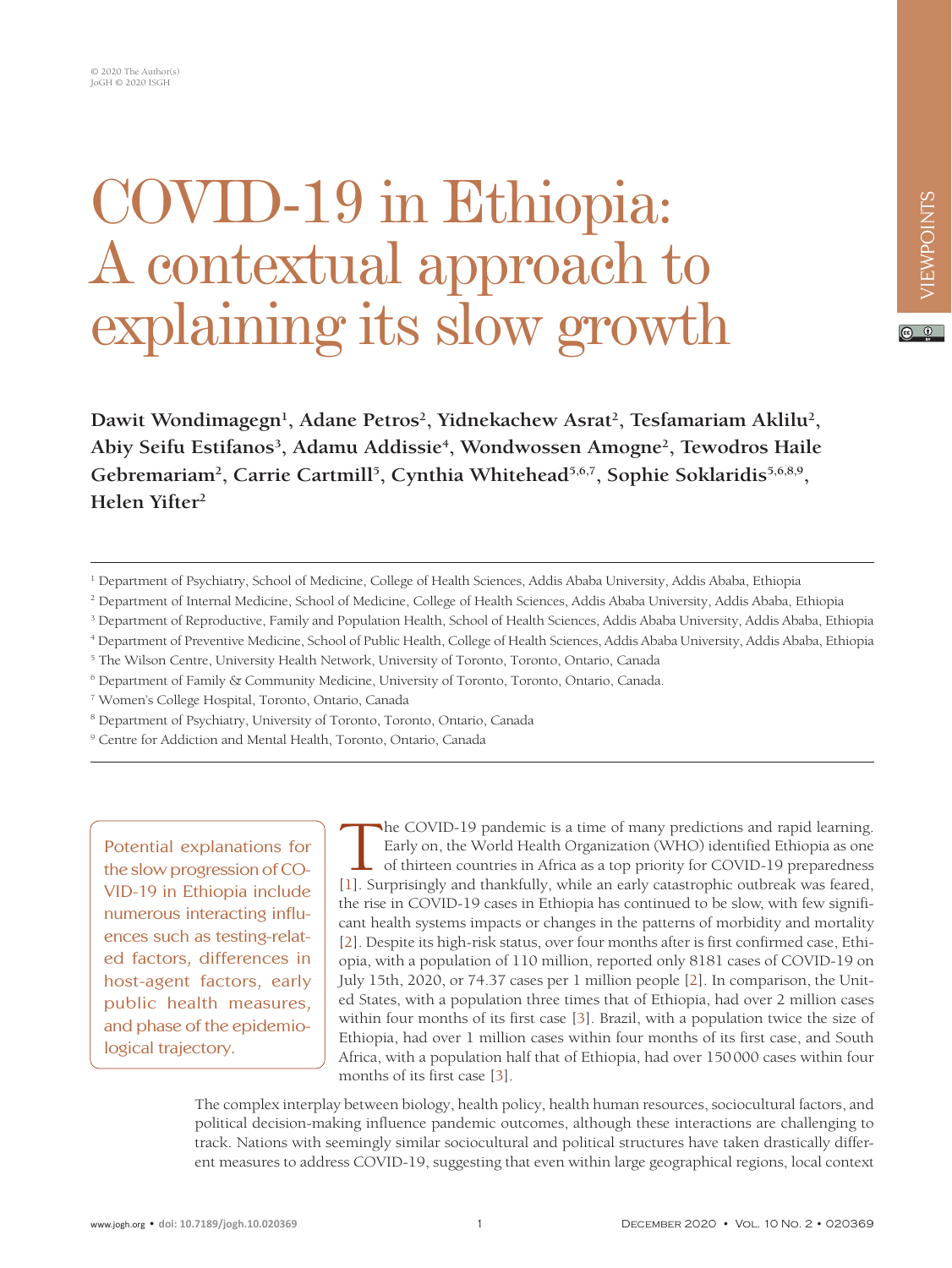A three-step approach led by Ethiopian experts from a broad range of disciplines helps clarify the potential contributions of interacting factors while accounting for contextual realities.

matters [[4](#page-4-3)]. Sub-Saharan Africa is showing similar variability between nations, and there is acknowledgement that a one-size-fits-all approach is inadequate for a continent with significant cultural, political, economic, and resource diversity [[5](#page-4-4)]. As of now—in spite of an outpouring of academic writing on comparative COVID-19 experiences—there is a relative dearth of literature led by Africans [[6\]](#page-4-5). It is imperative that the perspectives and expertise of African academics

are included in global conversations, as they may be highly relevant for other nations with significant population and contextual diversity. In this commentary, we describe how we developed a context-specific approach to gathering and analyzing data to help explain the intersection of numerous variables in influencing the ongoing slow growth of COVID-19 in Ethiopia.

# CONTEXTUAL APPROACH

We employed a three-step process early in the pandemic to understand the pattern of COVID-19 in Ethiopia: a focus group to explore explanatory themes, an analysis of current evidence, and a panel discussion with a larger audience of experts. The single focus group was conducted on April 25, 2020 and consisted of in-country experts including those with clinical, public health and health system leadership and policy backgrounds, who are actively engaged in the COVID-19 pandemic control program at institutional and national levels. The goal of the focus group discussion was to draw upon the multi-faceted perspectives of participants to identify explanations and rationales for Ethiopia's low COVID-19 rate. Second, an extensive search of the academic literature was done to identify evidence for the identified explanatory themes. We searched Medline, Embase and the Chinese Biomedical Literature Database using keywords identified in the focus group without limiting our selection to specific study designs. We also searched for pre-print publications from medRxiv. Finally, we combined information from the focus group and the literature review to engage with a multidisciplinary panel of over 80 high level academic and policy experts and health professionals from Ethiopia on May 8, 2020. The aim of this two-hour virtual panel discussion was to validate findings from the focus group and literature review and to develop recommendations for the ongoing monitoring and tracking of COVID-19 in Ethiopia. During the panel discussion, first, the results of the focus group and literature synthesis were presented; second, a senior infectious disease expert, pulmonologist and epidemiologist provided feedback on findings; and finally, feedback and input from the remaining discussion participants of the panel was taken.

The focus group discussion identified 30 possible contributors to the status of the epidemic in Ethiopia. These possible contributors were then categorized into four potential explanatory interpretations (see **[Table 1](#page-2-0)**). Each explanatory interpretation was tested against current evidence identified in the literature, as summarized below.



Photo: The landscape and context of Ethiopia. From: https://www.istockphoto.com/photo/panorama-ofsemien-mountains-and-valley-around-lalibela-ethiopia-gm672077498-123061719.

### **Testing-related factors**

The first possible explanation proposed that Ethiopia's low case count was a result of insufficient testing to identify cases. Country testing status can be evaluated in terms of three different variables: testing coverage (number of tests per thousand population), number of tests performed for each confirmed case, and case fatality rate. All three variables can help us understand the true spread of the virus [[7](#page-4-6)]. The number of tests per confirmed case is arguably the most helpful, given that a smaller outbreak requires less testing. Like other countries, Ethiopia's test coverage has improved over the course of the pandemic. Early on it had low coverage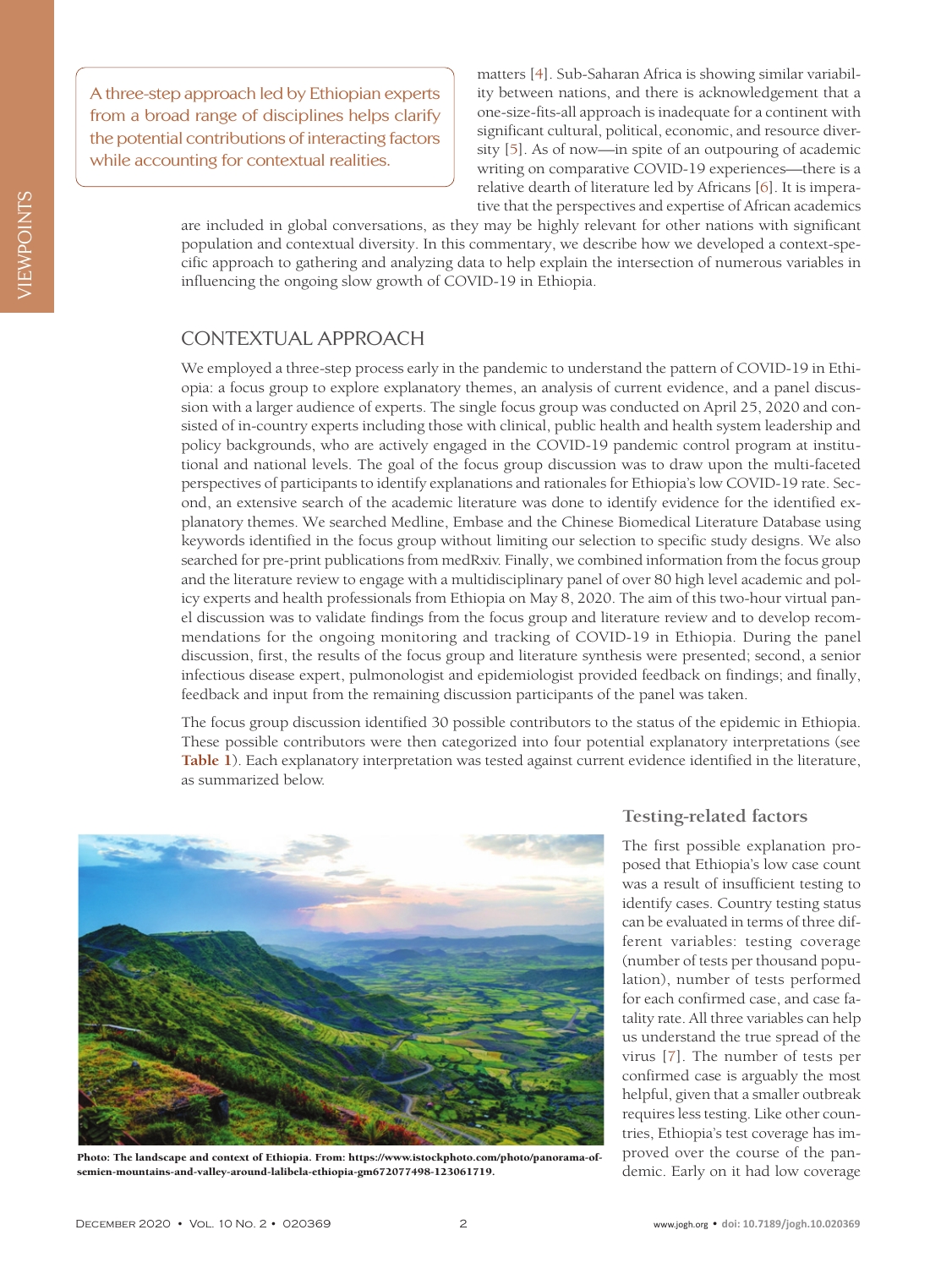<span id="page-2-0"></span>**Table 1.** Possible contributors to low counts of COVID-19 cases in Ethiopia, based on a focus group discussion on April 25, 2020

| <b>POTENTIAL CONTRIBUTING FACTORS</b>                            | <b>EXPLANATORY INTERPRETATION</b>              |
|------------------------------------------------------------------|------------------------------------------------|
| Reliance on self and institutional reporting                     | Testing-related factors                        |
| Insufficient disclosure                                          |                                                |
| Insufficient contract tracing                                    |                                                |
| Prolonged incubation period and asymptomatic viral shedding      |                                                |
| Low testing capacity                                             |                                                |
| Narrow case definition                                           |                                                |
| Challenges with specimen collection and transportation           |                                                |
| Insufficient training and experience                             |                                                |
| Standardization of testing for local use                         |                                                |
| Low adjuvant investigations using tests other than RT-PCR        |                                                |
| Low sensitivity of RT-PCR in early stages of infection           |                                                |
| High prevalence of other infectious diseases provides protection | Differences in host-agent factors              |
| Cross-immunity with other viruses                                |                                                |
| Genetic diversity of both virus and host                         |                                                |
| Environmental factors (temperature, humidity, altitude)          |                                                |
| Age distribution                                                 |                                                |
| Urban to rural ratio                                             |                                                |
| Social determinants (culture, diet, pets)                        |                                                |
| Hygiene hypothesis (including immunizations)                     |                                                |
| Travel and movement patterns                                     |                                                |
| General naiveté for modern medicine                              |                                                |
| Timing and early implementation of interventions                 | Early implementation of public health measures |
| Quarantine                                                       |                                                |
| Isolation                                                        |                                                |
| Banning of mass gatherings                                       |                                                |
| Border closures                                                  |                                                |
| School closures                                                  |                                                |
| Health education campaigns                                       |                                                |
| Ethiopia is in its $8^{\rm th}$ week of monitoring               | The epidemic trajectory                        |
| Ethiopia is in the pre-growth phase of infections                |                                                |

with approximately 0.14 tests per thousand population being conducted during May, 2020. Still, it has consistently had one of the better figures for the number of tests performed per confirmed case, with 31 tests for each confirmed case currently being conducted [\[3](#page-4-2)]. This is much higher than countries with a high burden of COVID-19. For example, 12.4 tests per confirmed case are currently being performed in the USA, 2.3 tests per confirmed case in Brazil, and 6.6 tests per confirmed case in South Africa [\[3](#page-4-2)]. Ethiopia's ratio of tests performed for each confirmed case has consistently argued for Ethiopia's overall low prevalence of COVID-19 cases thus far.

#### **Host-agent factors**

The second possible explanation proposed that the Ethiopian population may have more immunity and/ or lower susceptibility to COVID-19. Preliminary evidence suggested that Ethiopia may have lower susceptibility for the exponential transmission of COVID-19. Potential contributors to the slow spread of COVID-19 in the country (and across the sub-Saharan region) were that Ethiopia is a tropical country with high average temperatures; the capital city is at high altitude; the high prevalence of tuberculosis and malaria may have a negative association with COVID-19 [\[8](#page-4-7)]; a universal Bacillus Calmette-Guérin vaccination program [\[8](#page-4-7)]; a high rural to urban population ratio; a young median age; low travel and movement within the country and across the globe; and patient dDear Petra, tahnkrived genetic mutations of the virus may be protective [\[9\]](#page-4-8).

#### **Early public health interventions**

The third possible explanation proposed that the early implementation of non-pharmacological public health interventions (NPIs) in Ethiopia has slowed the progression of the epidemic. These early interven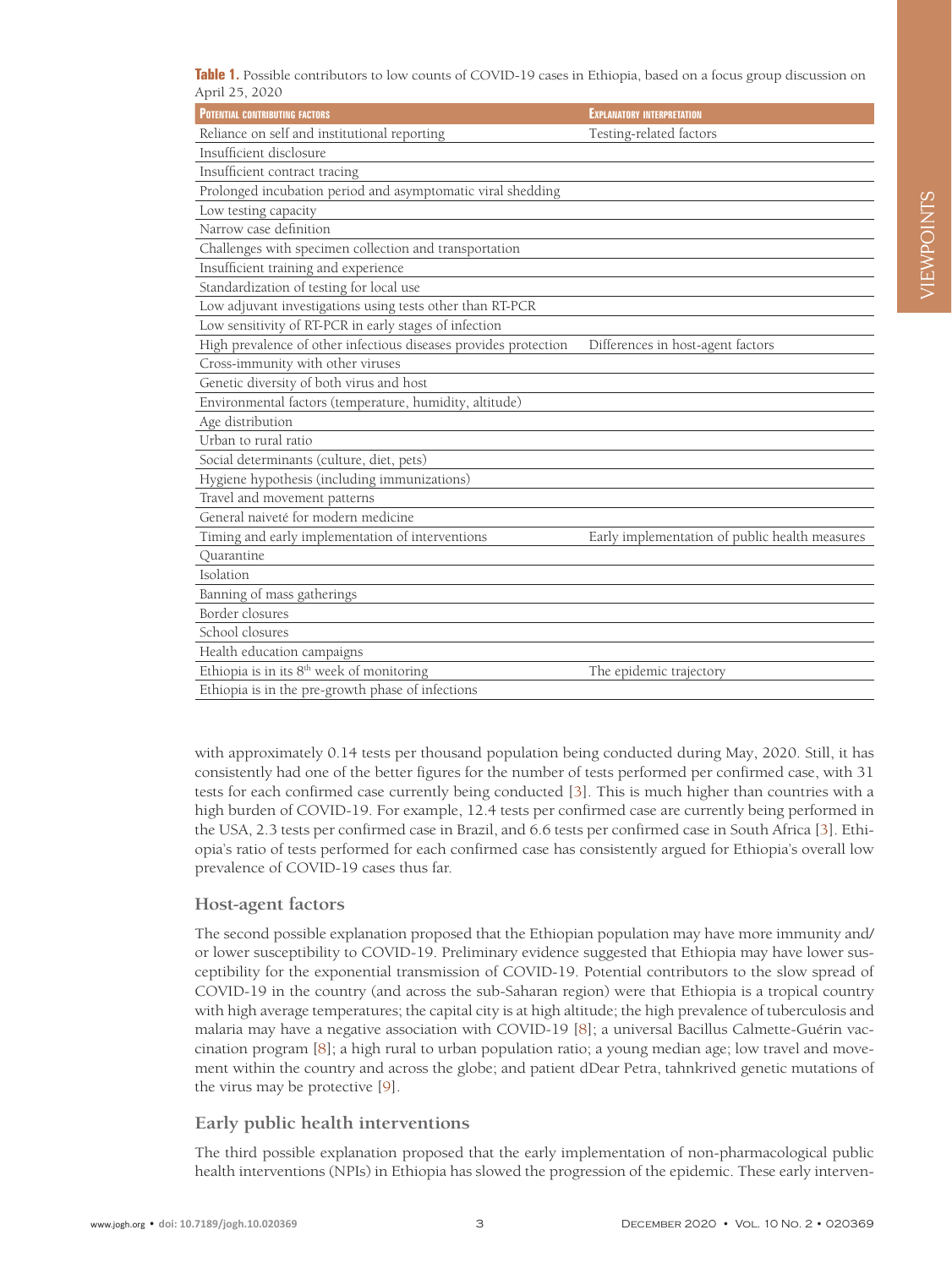tions included mandatory quarantining of passengers from abroad, closing borders to prevent travel in and out of the country, closing schools, banning mass gatherings, and early health education campaigns [[10](#page-4-9)]. Each of these may have helped slow COVID-19 transmission. It is still too early to identify the specific public health measures that have been influential. Measuring the impact of public health interventions takes time, requires measurement of compliance, and can be difficult to track at a population level. Because of this difficulty, it is not possible to rule out the role of NPIs in explaining the slow growth of COVID-19 in Ethiopia.

#### **The epidemic trajectory**

The fourth possible explanation proposed that Ethiopia remains in a different phase of the epidemiological curve than elsewhere. Little is known about the initial phases of the epidemiological curve in countries that experienced earlier outbreaks, and to what extent cases were present but undetected. It is also possible that Ethiopia has experienced a different shape in the epidemiological curve with a longer and flatter first wave. However, observation in other countries has suggested that while the rate of growth may be variable, increased cases is the norm. While the rate of growth has been recently increasing, and CO-VID-19 cases may well eventually catch up with the rest of the world, it is noteworthy that Ethiopia has shown a sustained pattern of slow growth over an extended period of time.

## PANEL DISCUSSION AND CONCLUDING REMARKS

During the panel discussion the three invited panelists (senior infectious disease expert, pulmonologist and epidemiologist) and the panel discussion participants corroborated and validated the literature synthesis findings. The overall consensus was that Ethiopia has experienced a slow and delayed epidemic trajectory because of the combined contributions and interaction of testing-related factors, contextual host-agent dynamic and NPIs. Despite this slow growth, the panel accordingly recommended that it would be extremely unwise to risk complacency, and ongoing monitoring of all epidemiological indicators is essential. Policy makers should continue to advance a coordinated strategy to reduce the impact of COV-ID-19 should it become more severe at later stages. This approach, which brought together infectious disease, pulmonology and epidemiology experts from public health and academic institutions, provided insight and direction for making reasoned decisions that incorporated contextual realities within Ethiopia. We hope that other countries with population and contextual diversity might learn from our strategies in ways that allow them to prepare for the unpredictable future phases of COVID-19.



**Acknowledgements:** The authors wish to acknowledge the Toronto Addis Ababa Academic Collaboration (TAAAC). TAAAC is a partnership between Addis Ababa University (AAU) and the University of Toronto that brings together faculty and learners to support and build capacity in Ethiopia to independently train health professionals and educators. The authors also acknowledge the assistance of Clare Pain and Marci Rose with the completion of the manuscript. The corresponding author affirms that all individuals who contributed significantly to this work have been recognized. Ethics approval was not applicable to this work.

**Funding:** The authors do not report any sources of funding for this work.

**Authorship contributions:** DW, HY, and ASE contributed to the conceptualization, analysis and interpretation of this work, and to the writing and editing of this manuscript. THG, WA and AA contributed to data analysis and interpretation of this work, and to the writing and editing of this manuscript. AP, YA and TA contributed to data collection, analysis and interpretation of this work, and to the writing and editing of this manuscript. CC, CW, and SS contributed to the framing, writing and editing of this work. All authors approved the final submitted version of this manuscript.

**Competing interest:** Cynthia Whitehead reports financial support as the holder of the BMO Financial Group Chair in Health Professions Education Research, University Health Network. All authors completed the ICMJE Unified Competing Interest Form (available upon request from the corresponding author), and no other authors declare any other competing interests.